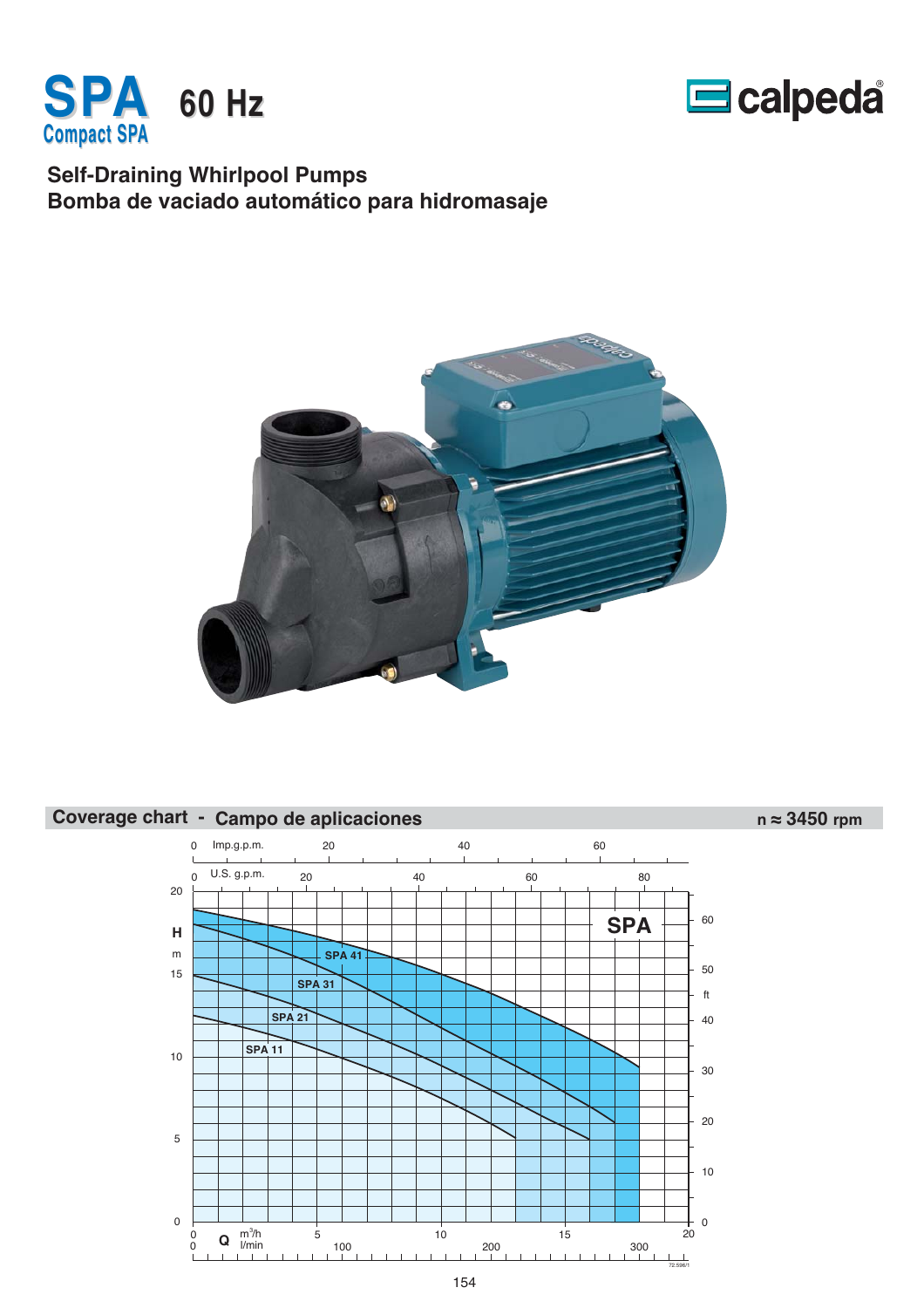# **SPA 60 Hz Compact SPA**

# $\blacksquare$ calpeda

#### **Construction**

Self-draining, single-impeller pumps, with motor insulated from pumped water, constructed with high quality, corrosion-proof plastic materials, with chrome-nickel stainless steel diffuser. Compact design (158 mm wide).

#### **PVC pipe connections:**

Ports for cementing joint, with external thread for union coupling.

### **Applications**

For spas, hydromassage bathtubs and whirlpool baths.

#### **Operating conditions**

Water temperature up to 60 °C. Room temperature up to 40 °C. Maximum permissible pressure in the pump casing: 2.5 bar. Continuous duty.

#### **Motor**

2-pole induction motor, 60 Hz ( $n = 3450$  rpm). **SPA**: three-phase 220/380 V, 220/440 V. **SPAM**: single-phase 110 V, 127 V, 220 V, 110/220 V. with thermal protector up to 1.1 kW only 220V. Capacitor inside the terminal box. Insulation class F. Protection IP X5. **Classification scheme IE2 for three-phase motors from 0,75 kW.** Constructed in accordance with: EN 60034-1; EN 60034-30. EN 60335-1, EN 60335-2-41.

**Patents: EP 0 460 597**

**US 5 226 790**

#### **Ejecución**

Bomba monorodete, de vaciado automático, con motor aislado del agua, construida con materiales plásticos de altísima calidad y resistentes a la corrosión, con difusor en acero inoxidable. Construcción compacta (longitud 158 mm)

#### **Conexión a tubos de PVC:**

Bocas para conexión con unión encolada, y rosca exterior para racor roscado.

#### **Aplicaciones**

Para bañeras y minipiscinas de hidromasaje.

#### **Límites de empleo**

Temperatura del agua hasta 60 °C. Temperatura ambiente hasta 40 °C. Presión máxima admitida en el cuerpo de la bomba: 2,5 bar. Servicio continuo.

#### **Motor**

|                  | Motor a inducción 2 polos, 60 Hz ( $n = 3450$ 1/min).      |  |  |  |  |  |  |  |  |
|------------------|------------------------------------------------------------|--|--|--|--|--|--|--|--|
| <b>SPA:</b>      | trifásico 220/380 V, 220/440 V.                            |  |  |  |  |  |  |  |  |
| <b>SPAM:</b>     | monofásico 110 V, 127 V, 220 V, 110/220 V.                 |  |  |  |  |  |  |  |  |
|                  | con protector térmico hasta 1,1 kW sólo para 220V.         |  |  |  |  |  |  |  |  |
|                  | Condensador incorporado en la caja de bornes.              |  |  |  |  |  |  |  |  |
|                  | Aislamiento clase F.                                       |  |  |  |  |  |  |  |  |
| Protección IP X5 |                                                            |  |  |  |  |  |  |  |  |
|                  | Clase alta eficiencia IE2 para motor trifásico de 0,75 kW. |  |  |  |  |  |  |  |  |
|                  | Ejecución según EN 60034-1; EN 60034-30.                   |  |  |  |  |  |  |  |  |
|                  | EN 60335-1, EN 60335-2-41.                                 |  |  |  |  |  |  |  |  |
|                  |                                                            |  |  |  |  |  |  |  |  |

| <b>Patentes: EP 0 460 597</b> |                     |
|-------------------------------|---------------------|
|                               | <b>US 5 226 790</b> |

#### **Materials**

| Component                       | Material                                               |
|---------------------------------|--------------------------------------------------------|
| Pump casing<br>Union coupling   | ABS (Acrylonitrile-Butadiene-Styrene)                  |
| Diffuser cover<br>Impeller      | Glass reinforced<br>thermoplastic: PPO-GF30, NORYL*    |
| Diffuser-wall<br>with wear-ring | Cr-Ni-Mo stainless steel<br>1.4401 EN 10088 (AISI 316) |
| Mechanical seal                 | Ceramic alumina, Carbon, FPM                           |

\* Trademark of General Electric

#### **Materiales**

| Componentes                                     | <b>Materiales</b>                                                |
|-------------------------------------------------|------------------------------------------------------------------|
| Cuerpo bomba<br><b>Bocchettone</b>              | ABS (Acrilonitrilo- Butadine-Stirene)                            |
| Tapa difusor<br>Rodete                          | Termoplástico reforzado<br>con fibra de vidrio: PPO-GF30, NORYL* |
| Disco del difusor con<br>anillo sobre el rodete | Acero inoxidable al Cr-Ni-Mo<br>1.4401 EN 10088 (AISI 316)       |
| Sello mecánico                                  | Cerámica alumina, Carbón, FPM                                    |

\* Marca de fábrica Generai Electric.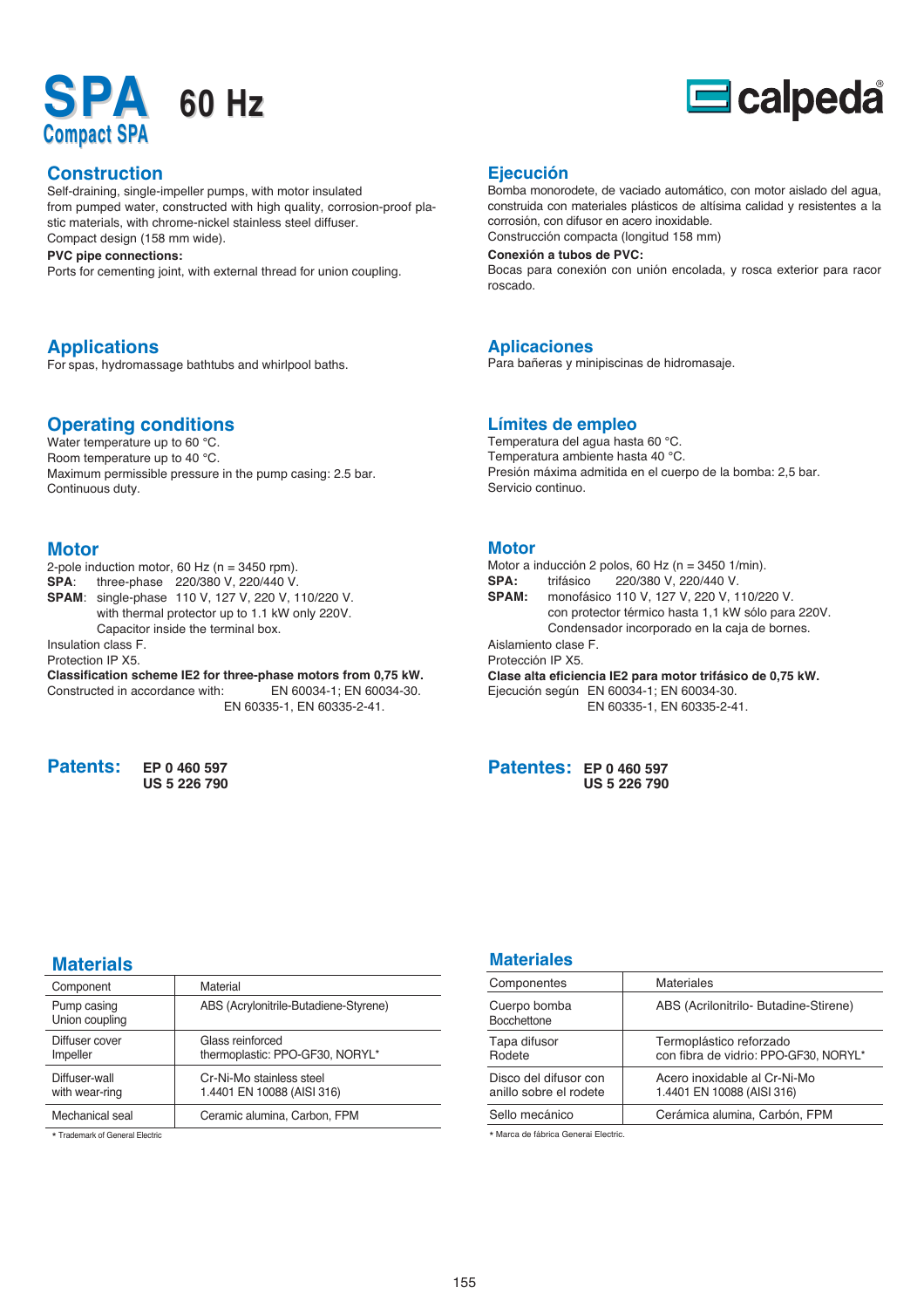



#### **Performance - Prestaciones n ≈ 3450 rpm**

| $3\sim$            | $\sim$              | P <sub>2</sub> |      | m <sup>3</sup> /h<br>u |      | 3              | 6   | 9    | 12  | 13   | 16  | 17   | 18  |
|--------------------|---------------------|----------------|------|------------------------|------|----------------|-----|------|-----|------|-----|------|-----|
|                    |                     |                |      |                        | v    | 50             | 100 | 150  | 200 | 216  | 266 | 283  | 300 |
| <b>SPA 11-60</b>   | <b>SPAM 11-60</b>   | 0,45           | 0,6  |                        | 12,5 | $\overline{1}$ | 10  | 8    | ี   | 5    |     |      |     |
| <b>SPA 21-60/A</b> | <b>SPAM 21-60/A</b> | 0,55           | 0,75 |                        | 15   | 13             | 12  | 10   | 8   |      | 5   |      |     |
| <b>SPA 31-60/A</b> | <b>SPAM 31-60/A</b> | 0,75           |      | н<br>m                 | 18   | 16,5           | 15  | 12.5 | 10  | 9    |     | 6    |     |
| <b>SPA 41-60</b>   | <b>SPAM 41-60</b>   |                | . 5  |                        | 19   | 18             | ៎   | 15.5 | 14  | 13,5 |     | 10,5 | 9,5 |
|                    |                     |                |      |                        |      |                |     |      |     |      |     |      |     |

P2 Rated motor power output. Potencia nominal del motor. **H** Total head in m. Altura total en m. Tolerances according to UNI EN ISO 9906:2012. Tolerancias según UNI EN ISO 9906:2012.

#### **Rated currents - Intensidades nominales**

|      |                |      | single-phase - monofásico |      |          |       |
|------|----------------|------|---------------------------|------|----------|-------|
|      | P <sub>2</sub> |      |                           | 1∼   |          |       |
|      |                | 220V | <b>127V</b>               | 110V | 110/220V |       |
| kW   | HP             | IN A | IN A                      | IN A | IN A     | IA/IN |
| 0,45 | 0,6            | 4,1  | 7,1                       | 8,2  |          | 3     |
| 0,55 | 0,75           | 5,2  | 9                         | 10,4 | 9.2/4.7  | 3,1   |
| 0,75 |                | 6,9  | 12                        | 13,8 | 12.5/6.4 | 2,9   |
| 1,1  | 1,5            | 8,5  | 14,7                      | 17   |          | 3     |

|      |                | three-phase - trifásico |         |       |
|------|----------------|-------------------------|---------|-------|
|      | P <sub>2</sub> | $3\sim$                 |         |       |
|      |                | 220/380V                |         |       |
| kW   | HP             | IN A                    | IN A    | IA/IN |
| 0,45 | 0.6            | 3,1/1,8                 | 3,3/1,9 | 4.8   |
| 0.55 | 0,75           | 3,6/2,1                 | 3,8/2,2 | 3,7   |
| 0,75 |                | 4,5/2,6                 | 4,7/2,7 | 6,8   |
| 1,1  | 1,5            | 5,7/3,3                 | 6,0/3,5 | 5,5   |

P2 Rated motor power output. - Potencia nominal del motor.

IA/IN D.O.L. starting current / Rated current - Intensidad de arranque / Intensidad nominal

#### **Features - Características constructivas**

Diffuser with peripheral-longitudinal flow, of stainless steel for **extra reliability.**

Difusor de flujo longitudinal periférico, de acero inoxidable para un **mayor rendimiento**



Mechanical seal without contact with the shaft, for **extra safety.**

Sello mecánico sin contacto con el eje, para una **mayor seguridad.**